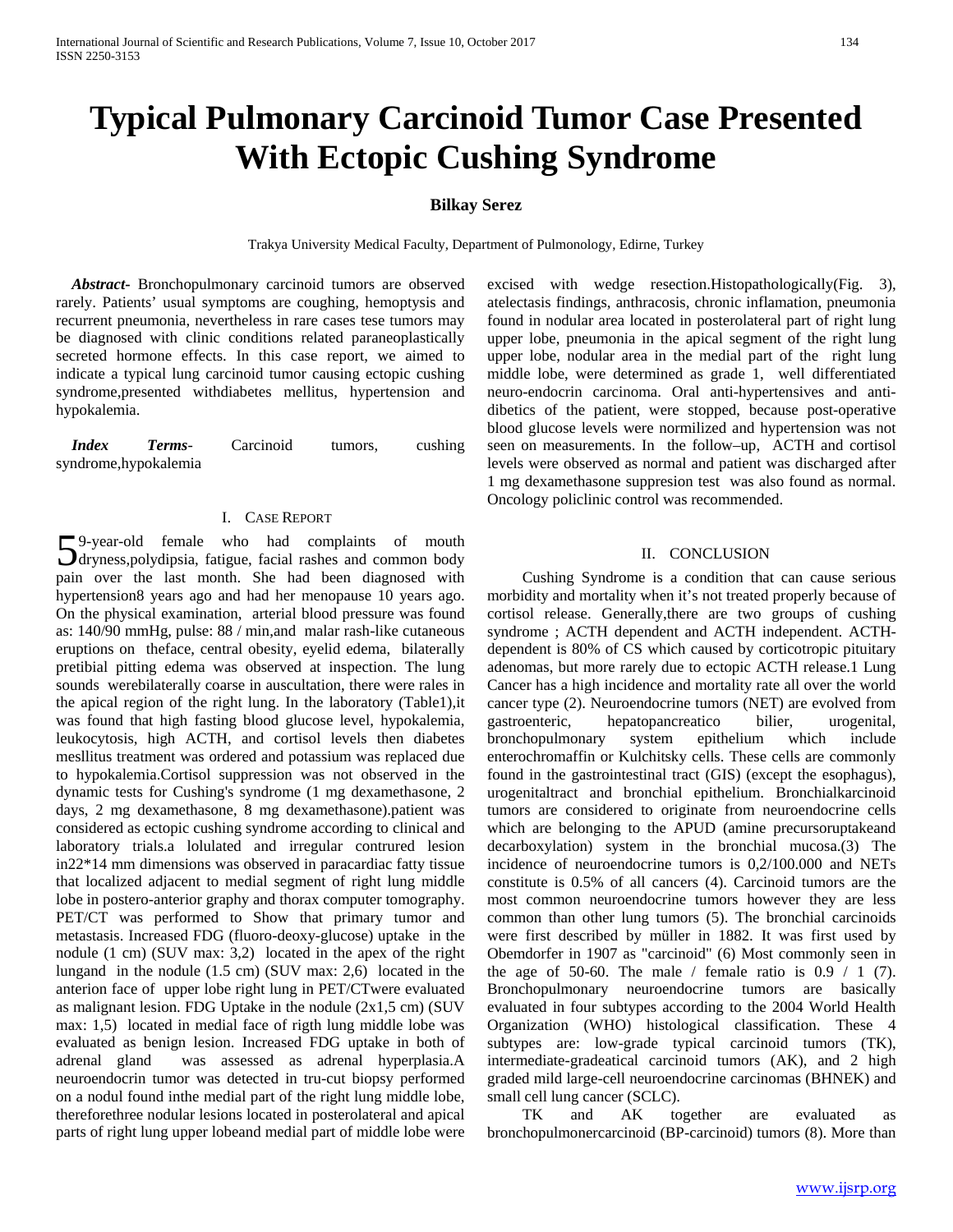half of typic bronchopulmonarycarcinoid tumors are peripheral and constitude %10 of bronchopulmonary carsinoids. On the other hand, 80% of typical carcinoid tumors are located on central and 20% are peripheral (3, 9, 10). In our case, typical carcinoid tumor had peripheralsettlement . 58% of BP-carcinoids are symptomatic at baseline, often patients present with coughing at 32%, hemoptysis at 26%, 24% atypical pneumonia (classic tiriad) due to luminal obstruction and tumor ulceration. Symptoms vary on hormonally active tumors depending on the effect of the bioactive hormone whichsecreted years ago without findings of luminal obstruction. Peripheral tumors may remain asymptomatic for a long time in consequence of their small size and very slow growth (10-12).In our case, there were no classical symptoms which are seen in common because of peripheral settlement. Non spesific symptoms such as lassitude was in the foreground.Bronchopulmonary carsinoid tumor is found in patients who presened with ectopic cushing syndrome at range of over %40.(13).In our caseectopiccushing syndrome is confirmed by dynamic tests which performed because of the high serum cortisol at 8:00 am baseline and baseline ACTH. Radiologically, more than %40 of pulmonary neuroendocrine tumors may detected on x-ray graphies. Bt scans with contrast is gold standart on radiologic imaging (15). 75% of BP-carcinoid tumors can be detected by bronchoscopy and diagnosed by biopsy (3, 10). In our case, lesion was periferic lesion and diagnosed with truecutbiopsy in the presence of imaging. In p-carcinoid tumors, the main treatment is the complete resection of tumor with protecting paranchymal tissue. Wedge resection or segmentectomy is performed in small tumors with peripheral settlement, mass extirpation or bronchial resection are performedin central tumors (10,16,17). In our case, mass was removed with wedge resection because tumor was small and peripheral settling.Sandostatin is the first suggested option who has carsinoid syndrome and acromegaly as medical treatment after surgery. Taking serum cortisole levels under control is recommended after surgery and if it's resistent to treatment bilateral surrenectomy is an option (18). Radiofrequency ablation after primary surgery is often recommended in pulmonary carcinoids with slow progres- sion. Cytotoxic therapies are only standard in aggressive metastatic pulmonary carcinoid tumors, although their effect is limited (18). Our case was presentedwith symptoms of ectopic cushing syndrome. Serum cortisol levels were found under control in dynamic tests after primary surgery. It was seen that diabetes mellitus and hypertension, which is caused by ectopiccushing syndrome clinically, is found that completely resolved after surgery. In conclusion, although bronchopulmonary carcinoid tumors are rare, they can be present with the clinical appearance of paraneoplastic secretory hormones, and especially in typical carcinoid tumors can be completely cured after surgery.

#### **REFERENCES**

[1] Newell-Price J, Bertagna X, Grossman AB, et al. Cushingsyndrome. Lancet 367: 1605-1617, 2006.

- [2] Ferlay J, Shin HR, Bray F, Forman D, Mathers C, Parkin DM. Estimates of World wideburden of cancer in 2008: GLOBOCAN 2008. Int J Cancer 2010; 127: 2893-917
- [3] Trastek VF: BronchialCarsinoids. In: Asiner J, Arriagada R, Green MR; eds. ComprehensiveTextbook of ThoracicOncology. Williams Wilkins 1996;850-4.
- [4] Yao JC, Hassan M, Phan A, et al. Onehundredyearsaftercarcinoid: epidemiologyandprognosticfactorsforneuroendocrinetumors in 35.825 cases in United States. J ClinOncol 2008;26:3063-72.
- [5] Chong S, Lee KS, Chung MJ, Han J, Kwon OJ, Kim TS. Neuroendocrinetumors of thelung: clinical, pathologic, andimagingfindings. Radiographics 2006;26:41-57.
- [6] Ginsberg RJ. Carcinoidtumors. In: Shields TW, LoCicero J, Ponn RB; eds. General ThoracicSurgery. Philadelphia: Lippincott Williams andWilkins, 2000:1493-1504
- [7] Rosado de Christenson M, Abbott GF, Kirejczyk WM, Galvin JR, Travis WD. Thoraciccarcinoids: radiologic-pathologiccorrelation. RadioGraphics 1999;19: 707-736
- [8] Beasley MB, Brambilla E, Travis WD. The 2004 World HealthOrganizationclassification of lungtumors. Semin Roentgenol. 2005;40:90–97
- [9] Armstrong P: Neoplasm of theLungs, AirwaysandPleura. In Armstrong P, Wilson AG, Dee P; eds. Imaging of diseases of thechest. St. Louis, Mosby 1995;304-9.
- [10] Hurt R, Bates M. CarcinoidTumors of theBronchus : A 33 yearexperience. Thorax 1984;39:617-23.
- [11] Fink G, Krelbaum T, Yellin A, et al. Pulmonarycarcinoid: presentation, diagnosis, andoutcome in 142 cases in Israelandreview of 640 casesfromtheliterature. Chest. 2001;119:1647–1651
- [12] Marty-Ane CH, Costes V, Pujol JL, et al. Carcinoidtumors of thelung: do atypicalfeaturesrequireaggressivemanagement? AnnThoracSurg. 1995;59:78–83.
- [13] Kaltsas G, Androulakis II, de Herder WW, et al Paraneoplasticsyndromessecondarytoneuroendocrinetumours. EndocrRelatCancer. 2010;17:R173-93.
- [14] Jeung MY Gasser B, Gangi A, et al Bronchialcarcinoidtumors of thethorax: spectrum of radiologicfindings. Radiographics. 2002;22:351-65.
- [15] Öberg K, Hellman P, Ferolla P et al.; ESMO GuidelinesWorkingGroup. Neuroendocrinebronchialandthymictumors: ESMO ClinicalPracticeGuidelinesfordiagnosis, treatmentandfollow-up. AnnOncol. 2012;23 (S7):vii120-3
- [16] Salminen SU, Halttunen P, Miettinen M. Bronchoplasticprocedures in thetreatment of endobronchialcarcinoidtumors. Scand ThorCardiovascSurg 1990;24:27-32.
- [17] Rea F, Binda R, Spreafico G. Bronchialcarcinoids: A review of 60 patients. AnnThoracSurg 1989;47:412-4
- [18] M.E. Caplin , E. Baudin, P. Ferolla , P. Filosso , M. Garcia-Yuste , E. Lim , K. Oberg , G. Pelosi , A. Perren , R. Elisa Rossi, W.D. Travis, andthe ENETS consensusconferenceparticipants. PulmonaryNeuroendocrine (Carcinoid) Tumors: EuropeanNeuroendocrineTumorSocietyExpertConsensusandRecommendati onsfor Best PracticeforTypicalandAtypicalPulmonaryCarcinoid. AnnOncol. 2015 Aug;26(8):1604-20.

#### AUTHORS

**First Author** – Bilkay Serez, Trakya University Medical Faculty, Department of Pulmonology, Edirne, Turkey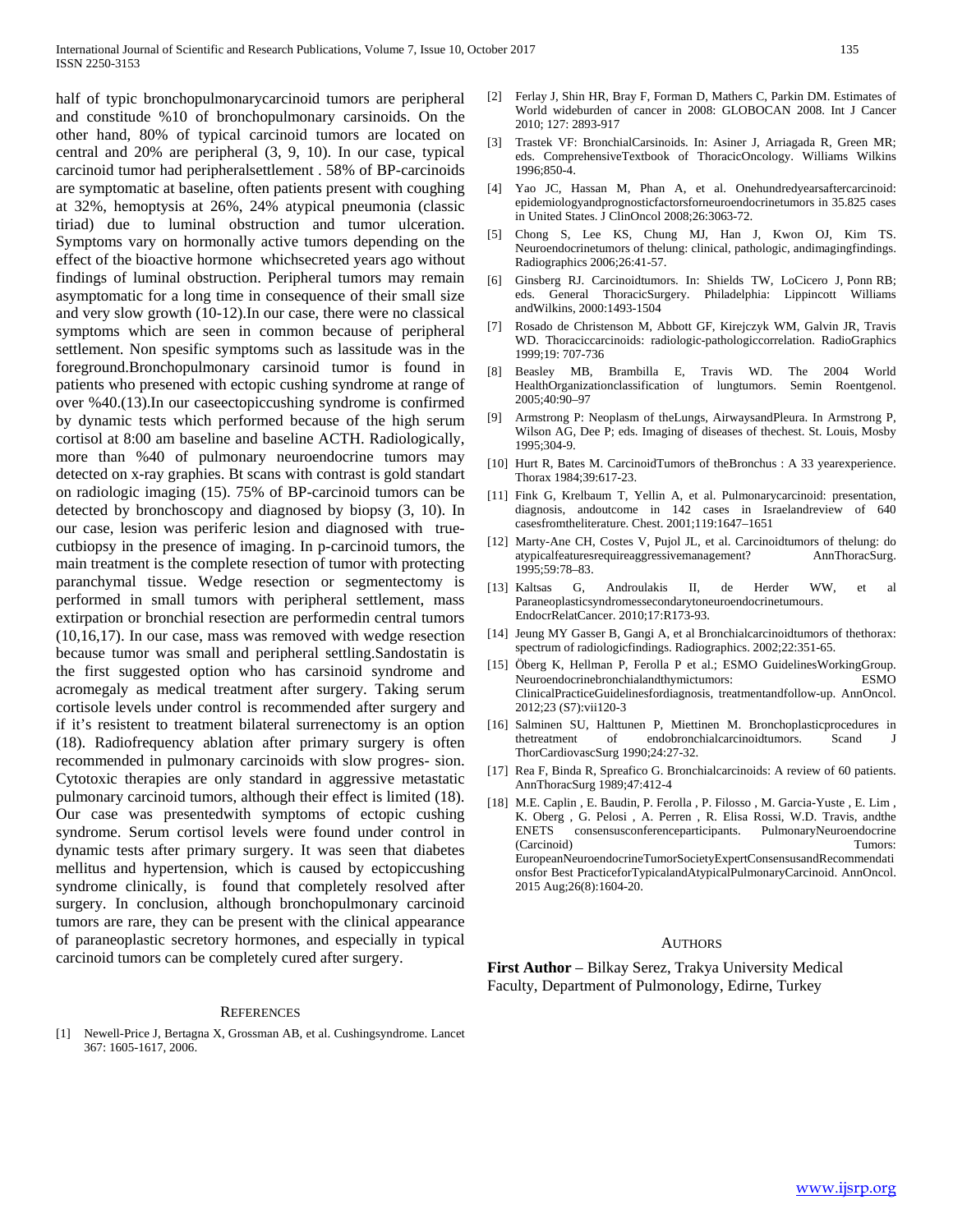| <b>Laboratory Value</b>                                                                                     | <b>Pre-Operative</b> | <b>Post-Operative</b> |
|-------------------------------------------------------------------------------------------------------------|----------------------|-----------------------|
| Leukocyte(4000-10000 uL)                                                                                    | 20000                | 10980                 |
| <b>Hemoglobin</b> $(11-15 \text{ gr/dl})$                                                                   | 13.2                 | 12.5                  |
| Trombosit(150000-450000 uL)                                                                                 | 257000               | 207000                |
| <b>Glucose</b> (70-105 MG/DL)                                                                               | 154                  | 97                    |
| HbA1c (%3.6-5,8)                                                                                            | 6.5                  |                       |
| Sodium $(136-145 \text{ mmol/L})$                                                                           | 147                  | 136                   |
| Potassium $(3,5-5,1 \text{ mmol/L})$                                                                        | 2.9                  | 4.5                   |
| $Creatinine(0.57-1.11mg/dl)$                                                                                | 0.61                 | 0.6                   |
| $AST(0-34 U/L)$                                                                                             | 11                   | 19                    |
| $ALT(0-55 \text{ U/L})$                                                                                     | 31                   | 22                    |
| Sedimantation( $0-20 = MM/SAAT$ )                                                                           | 11                   |                       |
| $\textbf{ACTH}$ (0-46 pg/ml)                                                                                | 1250                 | 12.8                  |
| 08.00 Cortisol $(4,3-22,4)$ ug/ml)                                                                          | 75                   | 20.96                 |
| Mid-night23.00Cortisol                                                                                      | 75                   |                       |
| mg dexamethasone Supretion<br>Test $(<1, 8$ ug/ml)                                                          | 75                   | 0.97                  |
| mg dexamethasone<br>davs<br>2<br>$\mathfrak{D}$<br>supretion test $\left(\langle 1, 8 \text{ ug/ml}\right)$ | 75                   |                       |
| 8 mg dexamethasone test                                                                                     | 75                   |                       |

# **Table 1:The pre-operative and post-operative laboratory values of patient**



**Figure 1: a) PA Lung Graphy BT, b) Thorax CT with Contrast**